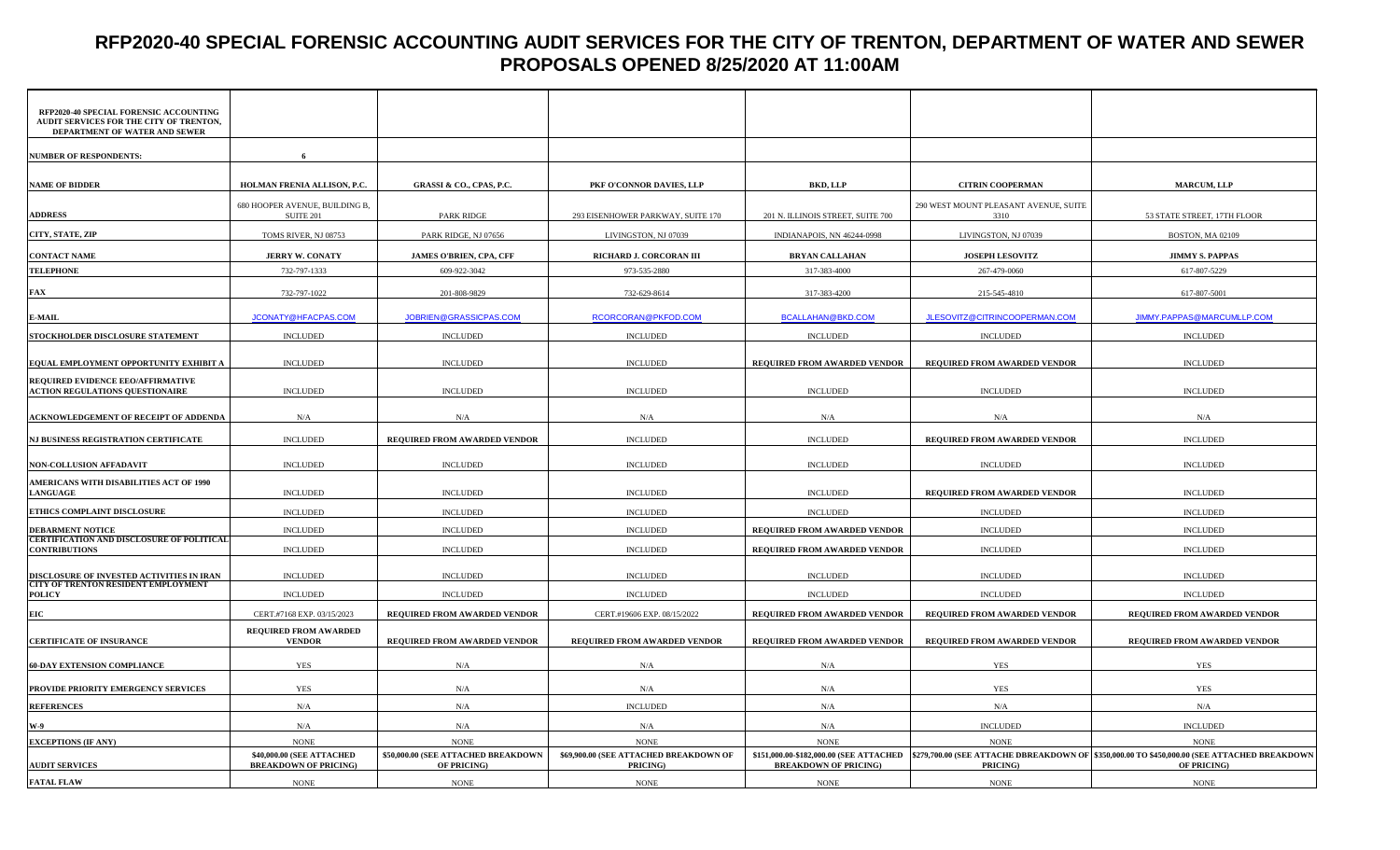# **PRICE PROPOSAL**



#### **Pricing Structure & Fees**

We continually strive to keep our fees at the lowest level consistent with the highest professional standards and your requirements for timely service.

The fee below assumes that unexpected circumstances will not be encountered during the audit. If significant additional time is necessary as a result of errors, omissions, misstatements, or other inadequacies in the financial records or as a result of a discovery of material weaknesses in the internal controls, we will discuss it with you and arrive at a new fee estimate before we incur the additional costs.

The total compensation and expenses for the audit service outlined in this proposal for the City of Trenton will not exceed \$40,000.

Name of Firm: **HFA** 

We hereby certify that the individual signing this proposal, Jerry W. Conaty, C.P.A., C.F.E., R.M.A., Certification: P.S.A., is entitled and authorized to sign a contract with the City of Trenton.

The hourly fees quoted below include all out of pocket, travel, administrative and miscellaneous expenses.

| Level                                  | <b>Forensic</b><br><b>Hourly Rates</b> | <b>Court Room Testimony</b><br><b>Hourly Rates</b> |
|----------------------------------------|----------------------------------------|----------------------------------------------------|
| Engagement Principal - Kevin P. Frenia | \$200.00                               | \$200.00                                           |
| Engagement Partner - Jerry W. Conaty   | 200.00                                 |                                                    |
| Supervisor - To Be Assigned            | 140.00                                 |                                                    |
| Senior - To Be Assigned                | 120.00                                 |                                                    |
| Staff Accountant - To Be Assigned      | 110.00                                 |                                                    |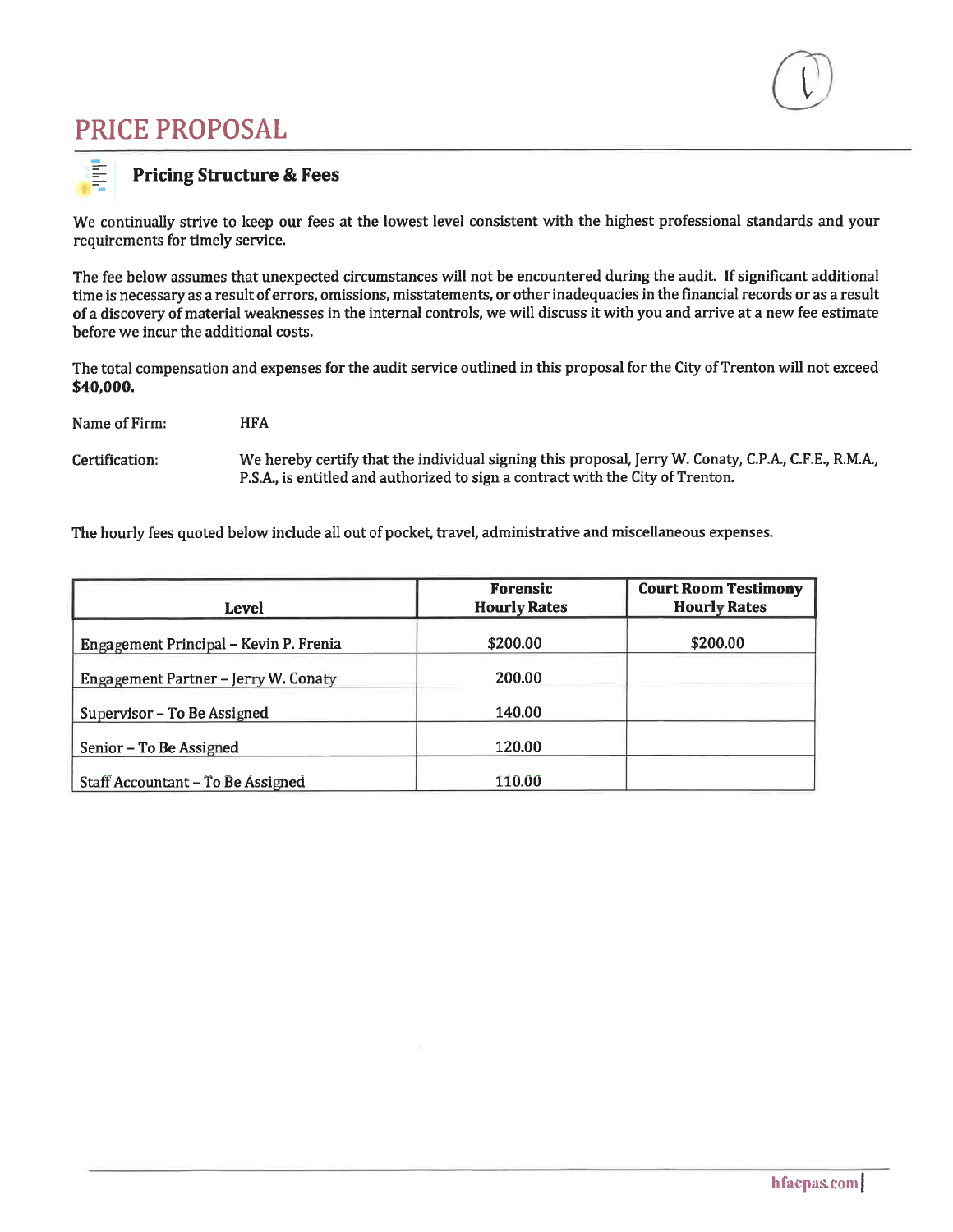

Our extensive experience performing forensic accounting services will provide you with a high degree of confidence that your operations are sound, and the organization is on the right path. Our clients typically view our fees as investments upon which they will receive a return, either in the form of cost savings and/or a higher degree of comfort that the project is being managed properly and efficiently. Our estimate of the necessary investment to perform this work is as follows:

|                  | <b>ESTIMATED FEES</b>                                                    |
|------------------|--------------------------------------------------------------------------|
| <b>Phase I</b>   | \$50,000                                                                 |
| <b>Phase II</b>  | Fees to be determined based on recommendations & findings from Phase I   |
| <b>Phase III</b> | Fees to be determined based on recommendations & findings from Phase II  |
| <b>Phase IV</b>  | Fees to be determined based on recommendations & findings from Phase III |

Our professionals will be available to answer questions relative to the engagement. This value-added service is included. However, providing consultation (answers to questions involving research or incremental dedicated hours) for Management or Staff will be considered additional and charged accordingly. The fees listed for the services above do not include Grassi's initial investment in start-up costs, which we will absorb as an investment in strengthening the trust and working relationship between our organizations.

Additionally, the fees listed do not reflect a 2.25% charge invoiced for our expenses, which includes out-ofpocket costs and an administrative charge to cover items such as local travel expenses, document reproduction, postage/courier, supplies, computer and technology usage, data storage and security, software licensing, research and library databases and similar expense items.

#### **Hourly Rates**

As a firm policy, we do not present our clients with surprise bills. Any additional work that comes up during the course of your engagement will be discussed with you in advance of us performing any work beyond the scope of this engagement. The following is a chart indicating our standard hourly rates:

| <b>PROFESSIONAL LEVEL</b> | <b>2020 HOURLY RATES</b> |  |  |
|---------------------------|--------------------------|--|--|
| Partners                  | $$475 - $550$            |  |  |
| Managers                  | \$350                    |  |  |
| Supervisors               | \$280                    |  |  |
| Staff                     | $$175 - $200$            |  |  |
| Interns                   | \$125                    |  |  |

Phase I billing has been capped at \$50,000 to provide the City of Trenton - Department of Water and Sewer with the flexibility to understand the investment necessary to kick-off the project and receive the recommendation of Grassi's experience Forensic Investigators on the highest and best use of the funds to invest in the forensic accounting process. Grassi's experience is this methodology provides the client the best opportunity to control costs and receive the highest value of service that is on target to identify, document and substantiate the appropriateness and/or inappropriateness of the transactional activity.

Grassi has firsthand knowledge on successfully implementing these type of recommendations on performing investigations similar to the services requested by the City of Trenton - Department of Water and Sewer.

Should you have any additional questions regarding fees, we would appreciate the opportunity to discuss them with you.

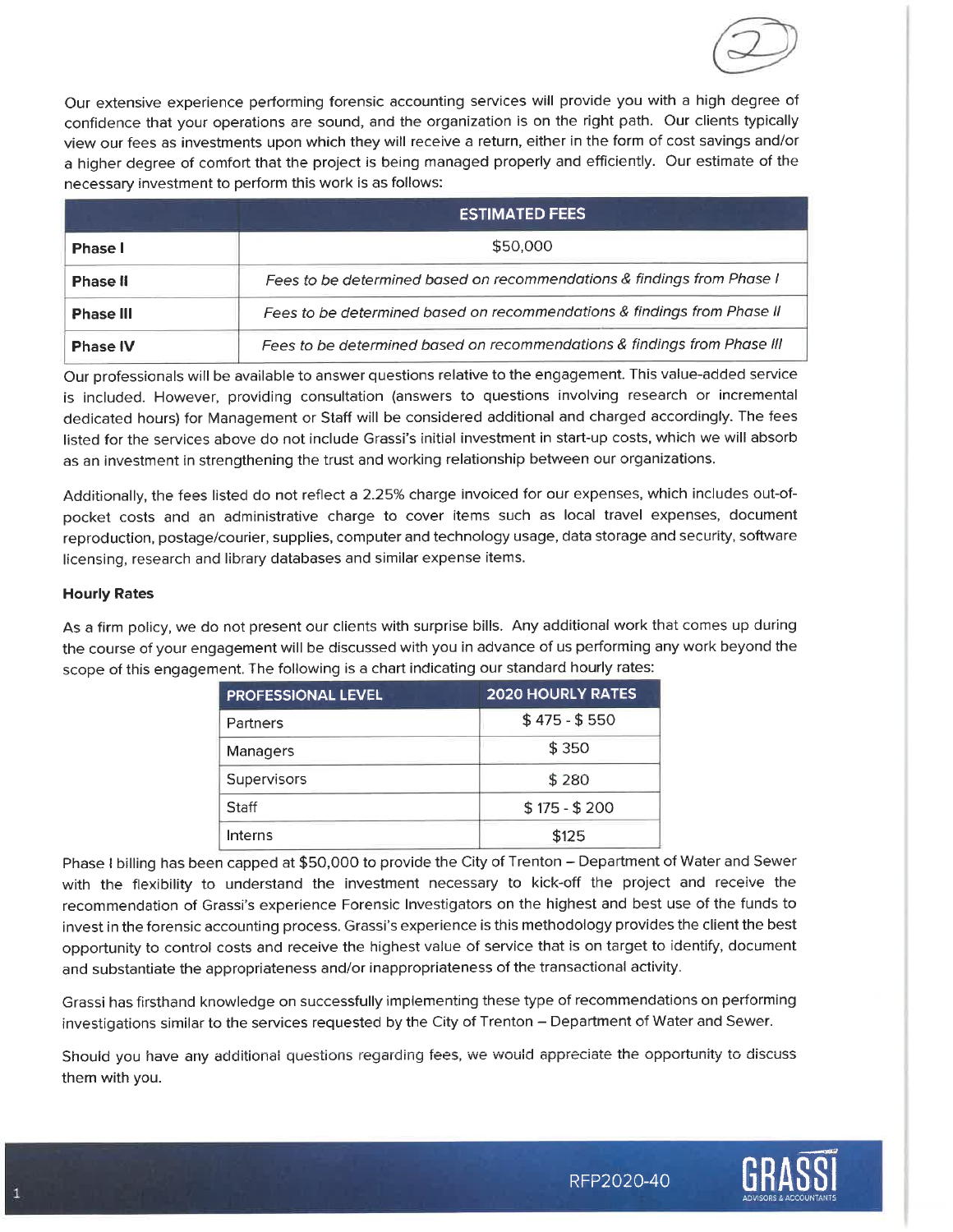



**City of Trenton Department of Water and Sewer RFP2020-40** Due Date August 25, 2020 Respondent's Price Proposal Submitted Separate from Proposal PKF O'Connor Davies, LLP

| <b>Hourly Rates By Forensic Staff Level:</b> |   |     |
|----------------------------------------------|---|-----|
| Partner                                      | S | 250 |
| Manager                                      | S | 205 |
| <b>Staff</b>                                 | S | 165 |
| <b>Average Hourly Rate</b>                   | S | 207 |
| <b>Blended Hourly Rate</b>                   |   | 193 |

Estimated time to complete from receipt of initial document request: 5 weeks

|                                                    |              | <b>Proposed</b> |             |
|----------------------------------------------------|--------------|-----------------|-------------|
| <b>Initial Work Plan/Budget:</b>                   | <b>Hours</b> |                 | <b>Cost</b> |
| Interview of Current Water and Sewer Personnel     | 20.00        | -S              | 4,310       |
| Document Request and Review of Documents Submitted | 24.00        | S               | 4,960       |
| Review of Current Internal Controls                | 36.00        | S               | 6,920       |
| Review of Current Accounting System                | 19.00        | -S              | 3,670       |
| Field Work and Analysis                            | 219.50       | - S             | 39,515      |
| Meeting, Report Preparation and Presentation       | 43.00        | - S             | 10,525      |
| Proposed Hours and Pricing for RFP2020-40          | 361.50       |                 | 69,900      |
|                                                    |              |                 |             |

 $\sqrt{2}$ Engagement Partner

 $-\frac{8}{24}/2020$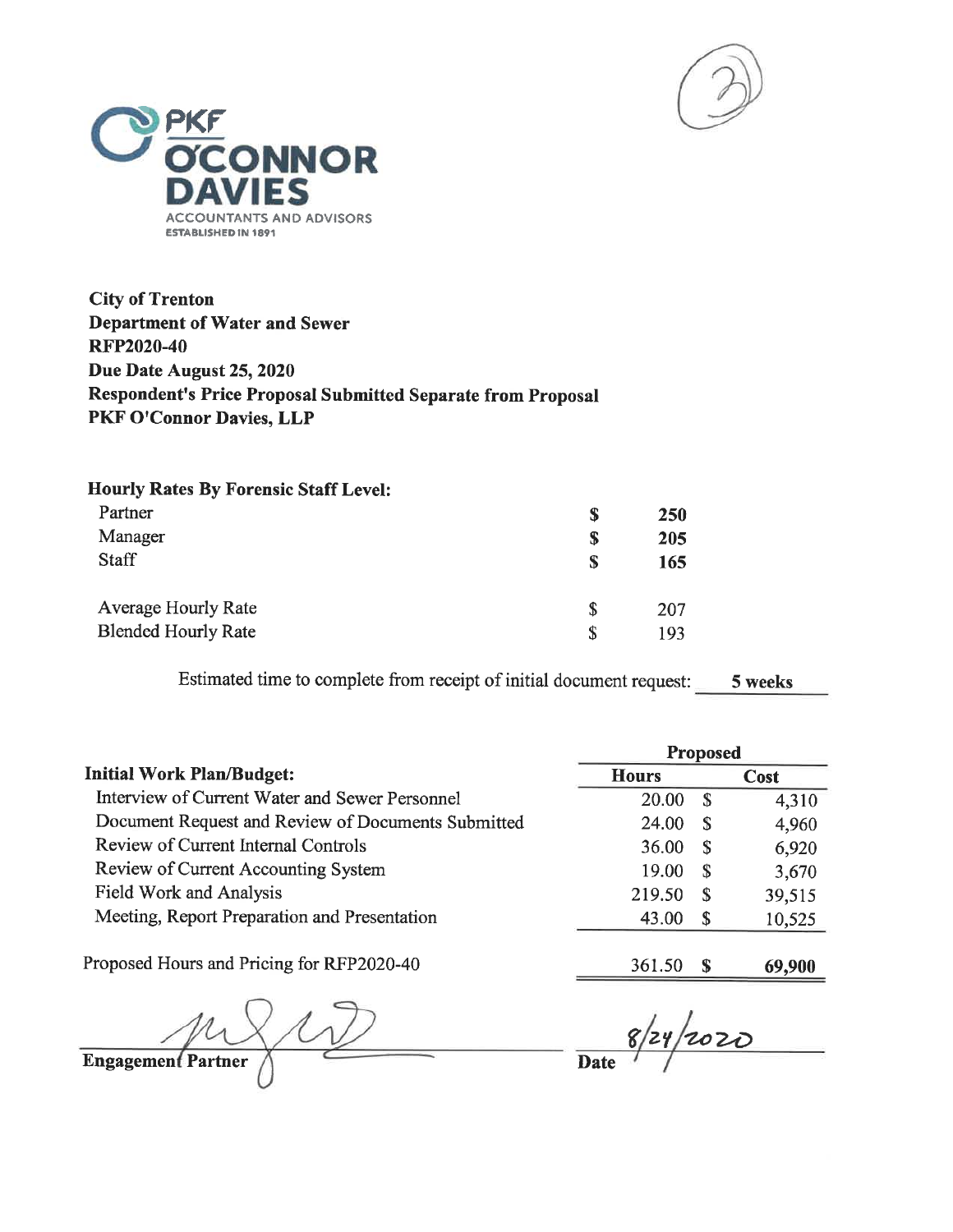## **Your Investment**

BKD knows our clients do not like fee surprises. Neither do we. Our goal is to be candid and timely, and we want to answer your questions about fees upfront. We determine our fees by evaluating a number of variables: the complexity of the work, the project's scope, the time we will spend and the level of professional staff needed. The below estimate includes a fee approximation for the initial forensic procedures contemplated in the RFP. For additional procedures resulting from findings from these initial procedures, including any potential expert witness services, our rates would remain the same and a fee estimate will be presented if the City requests these additional services.

## **Hourly Rates**

Any work outside the scope of this engagement will be priced according to our hourly rates.

| <b>Proposed Engagement Team</b>    | <b>Hourly Rates</b> |
|------------------------------------|---------------------|
| Bryan Callahan, Partner            | \$380               |
| Robert Sprague, Managing Director  | \$370               |
| Tom Haldiman, Director             | \$260               |
| Senior Consultant (To Be Assigned) | \$185               |

## **Estimated Fees**

**City of Trenton, New Jersey** 

#### **Forensic Audit Services**

 $$151,000 - $182,000$ 

BKO

Our anticipated fees are based on the scope of services outlined in the RFP. In any forensic services project providing a fee estimate is difficult due to the uncertainty surrounding the quantity of total transactions in scope and the number of potential findings. We estimate our fees based on our performance of similar projects in the past. There can be no guarantee that our fee estimate will not change based on the facts and circumstances of this project. Variables that may contribute to changes in our fee estimate include but are not limited to the availability of data and documents subject to the scope of the forensic analysis, timing of the receipt of information that we request, any delays in receiving information, and significant changes in the volume of transactions requiring analysis. Our fee estimate assumes the following:

- That majority of data and other information will be available electronically
- That the City and Department will designate resources to work with BKD on our requests and questions as  $\blacktriangleright$ they arise
- Individuals will be available for interviews when requested

1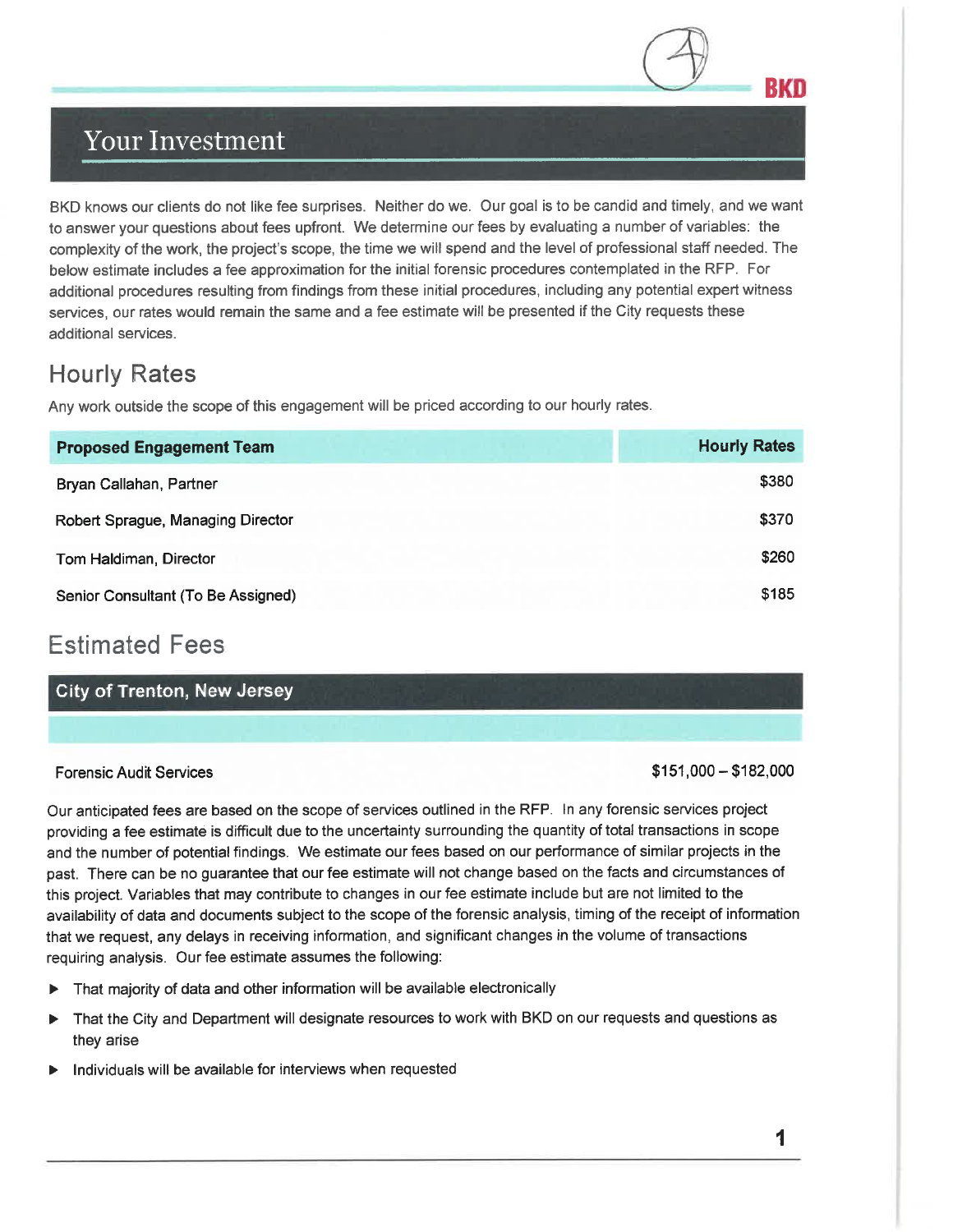

**FEES** 

We believe that fees should be commensurate with the time involved and the value of the services rendered. Our approach is designed to deliver value-added, cost-effective professional services. With all new clients, there are start-up costs related to planning, development of permanent file material, supervision, and administration. We absorb these costs as our commitment to building a long-term relationship.

At Citrin Cooperman, we practice a policy of "no surprises." You will know our fee up front - without any hidden costs. Below are the proposed fees for the forensic accounting procedures necessary to identify, investigate, trace, examine, and quantify any and all abnormal contractual or financial activity, past or present relating to fiscal years 2010 through 2019, and the first two quarters of 2020. For additional services as detailed in the scope of services, under paragraphs 2, 3, and 4, the hourly rate is also reflected in the rates included in the table below.

#### **PROPOSED FEES**

| <b>SERVICES</b>    | <b>RATE</b> | <b>HOURS</b> | <b>FEES</b> |
|--------------------|-------------|--------------|-------------|
| Partner            | \$450       | 162          | \$72,900    |
| Director / Manager | \$300       | 276          | \$82,800    |
| Senior / Staff     | \$250       | 496          | \$124,000   |
| <b>TOTAL</b>       |             |              | \$279,700   |

#### **ASSUMPTIONS AND EXPENSES**

The fee quoted assumes the books and records of the City are in reasonably good order and that all documentation necessary to complete the examination are readily available.

If additional services are required that are not part of the original scope of services, Citrin Cooperman will develop a fee quote using our standard hourly rates as shown below.

| <b>LEVEL</b>                      | <b>STANDARD HOURLY RATES</b> |
|-----------------------------------|------------------------------|
| Partner                           | \$450                        |
| Director / Manager                | \$300                        |
| Senior / Staff Senior Accountants | \$250                        |

#### **CLIENT ACCEPTANCE**

Prior to accepting any clients, we are required by both the accounting profession and our own policies to perform certain pre-acceptance procedures. Although we do not anticipate any problems with the process, our acceptance of the City as a client is dependent upon the successful completion of these procedures, at which point we will issue our engagement letter.